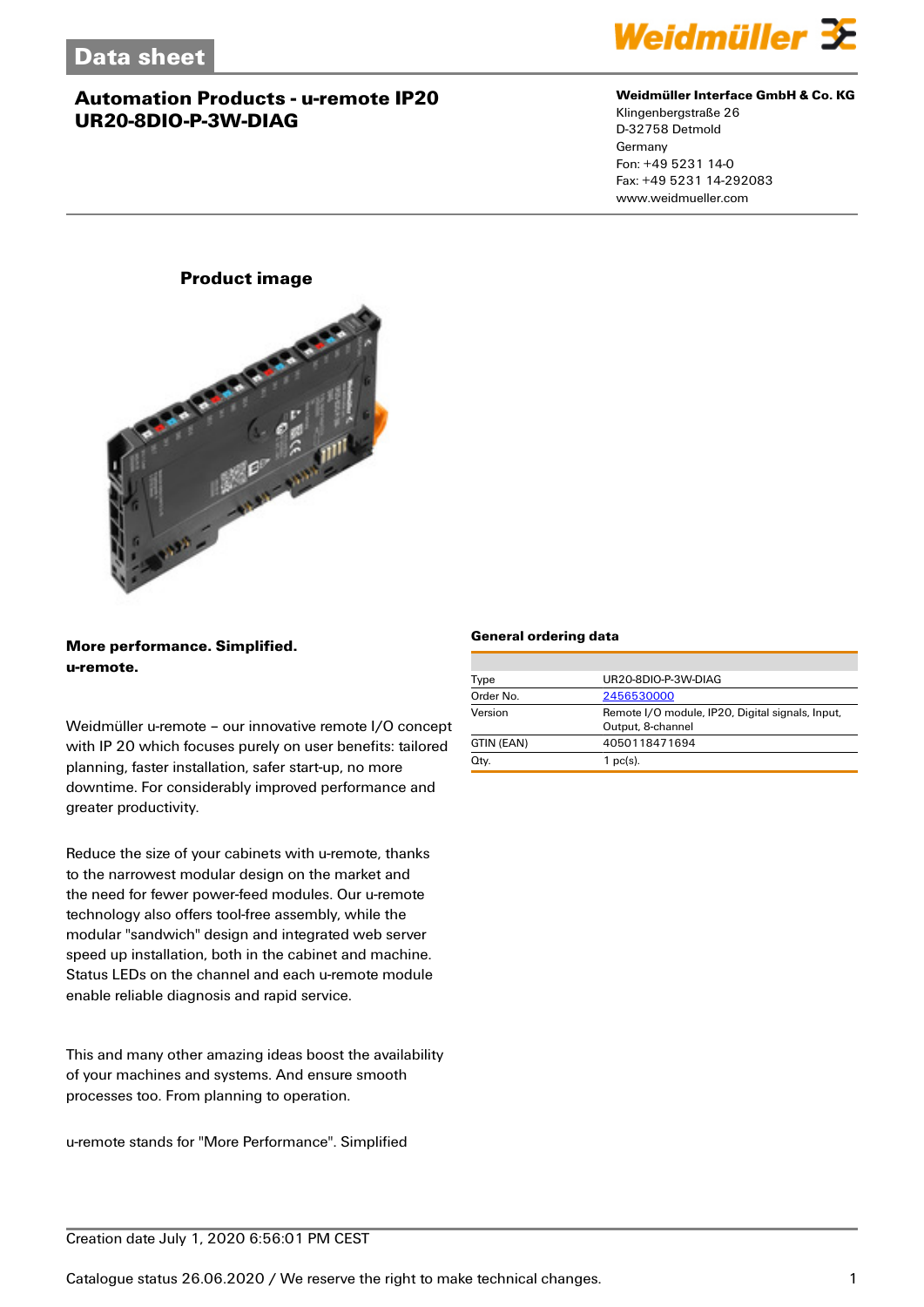# **Technical data**

**Dimensions and weights**



### **Weidmüller Interface GmbH & Co. KG**

Klingenbergstraße 26 D-32758 Detmold Germany Fon: +49 5231 14-0 Fax: +49 5231 14-292083

| Width                                                   | 11.5                                      | Width (inches)                                                | 0.453 inch                                               |
|---------------------------------------------------------|-------------------------------------------|---------------------------------------------------------------|----------------------------------------------------------|
| Height                                                  | 120 mm                                    | Height (inches)                                               | 4.724 inch                                               |
| Depth                                                   | 76 mm                                     | Depth (inches)                                                | $2.992$ inch                                             |
| Mounting dimension - height                             | 128 mm                                    | Net weight                                                    | 83 <sub>g</sub>                                          |
| Temperatures                                            |                                           |                                                               |                                                          |
|                                                         |                                           |                                                               |                                                          |
| Operating temperature, max.                             | 60 °C                                     | Operating temperature, min.                                   | $-20 °C$                                                 |
| Storage temperature, max.                               | 85 °C                                     | Storage temperature, min.                                     | -40 $^{\circ}$ C                                         |
| Operating temperature                                   | $-20 °C  +60 °C$                          | Storage temperature                                           | $-40 °C  +85 °C$                                         |
| <b>Environmental Product Compliance</b>                 |                                           |                                                               |                                                          |
|                                                         |                                           |                                                               |                                                          |
| REACH SVHC                                              | Lead 7439-92-1                            |                                                               |                                                          |
| digital inputs                                          |                                           |                                                               |                                                          |
|                                                         |                                           |                                                               |                                                          |
| Input filter                                            |                                           | Input voltage, high                                           | $>$ + 11 V referred to 0 V of<br>the output power supply |
|                                                         | Input delay adjustable from<br>0 to 40 ms |                                                               | U <sub>OUT</sub>                                         |
| Input voltage, low                                      | < + 5 V referred to 0 V of                | Module diagnosis                                              |                                                          |
|                                                         | the output power supply                   |                                                               |                                                          |
|                                                         | $U_{\text{OUT}}$                          |                                                               | Yes                                                      |
| Number of digital inputs                                |                                           | Reverse polarity protection                                   | No, Input voltage below<br>-10 V can destroy the         |
|                                                         | 8                                         |                                                               | module                                                   |
| Sensor connection                                       |                                           | Sensor supply                                                 | $\geq$ 0.3 A per connector,                              |
|                                                         | 2-wire, 3-wire                            |                                                               | limited electronically                                   |
| Type                                                    | <b>PNP</b> switched                       |                                                               |                                                          |
| digital outputs                                         |                                           |                                                               |                                                          |
|                                                         |                                           |                                                               |                                                          |
| Actuator connection                                     | 2-wire, 3-wire                            | Feedback-free                                                 | Yes                                                      |
| Inductive load (DC13)                                   | $0.2$ Hz                                  | Lamp load (12 W)                                              | 10 Hz                                                    |
| Module diagnosis                                        | Yes                                       | Number of digital outputs                                     | 8                                                        |
| Output current per channel, max.                        | 0.5A                                      | Output current per module, max.                               | 4A                                                       |
| Resistive load (min. 47 $\Omega$ )                      | 1 kHz                                     | Response time of the protective circuit<br>(current limiting) | $< 100 \mu s$                                            |
| Short-circuit-proof                                     | Yes                                       | Switch-off energy (inductive)                                 | < 150 mJ / channel                                       |
| Type                                                    | <b>PNP</b> switched                       |                                                               |                                                          |
| <b>Connection data</b>                                  |                                           |                                                               |                                                          |
|                                                         |                                           |                                                               |                                                          |
| Type of connection                                      | PUSH IN                                   | Wire connection cross section, finely<br>stranded, max.       | $1.5 \text{ mm}^2$                                       |
| Wire connection cross-section, finely<br>stranded, min. | $0.14 \, \text{mm}^2$                     | Wire cross-section, finely stranded, max.<br>(AWG)            | <b>AWG 16</b>                                            |
| Wire cross-section, finely stranded, min.<br>(AWG)      | <b>AWG 26</b>                             | Wire cross-section, solid, max.                               | $1.5 \text{ mm}^2$                                       |
| Wire cross-section, solid, max. (AWG)                   | <b>AWG 16</b>                             | Wire cross-section, solid, min.                               | $0.14 \, \text{mm}^2$                                    |
| Wire cross-section, solid, min. (AWG)                   | <b>AWG 26</b>                             |                                                               |                                                          |
|                                                         |                                           |                                                               |                                                          |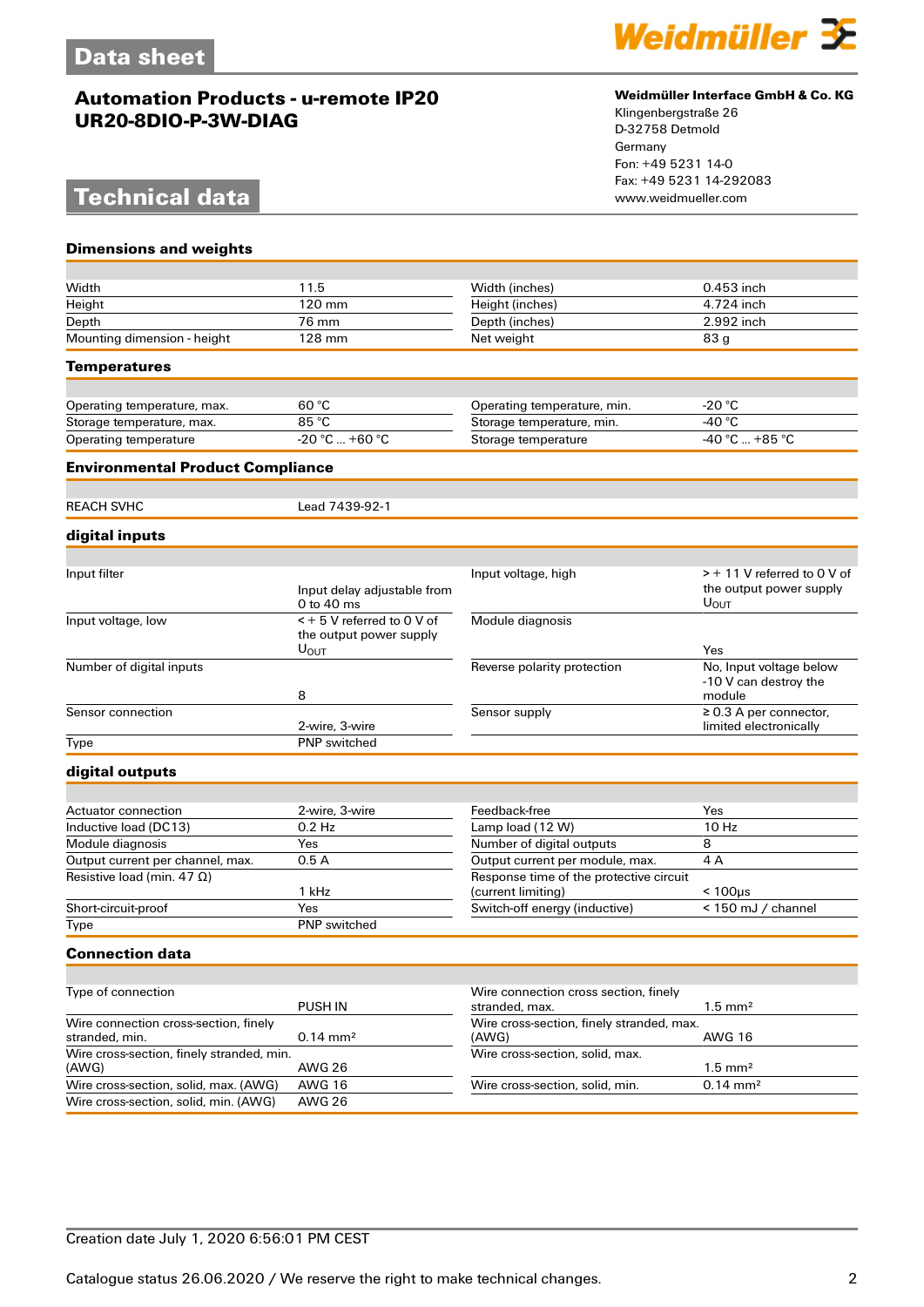# **Technical data**

**General data**



#### **Weidmüller Interface GmbH & Co. KG**

Klingenbergstraße 26 D-32758 Detmold Germany Fon: +49 5231 14-0 Fax: +49 5231 14-292083

| Air humidity (operation)                        | 10% to 95%, non-<br>condensing as per DIN EN<br>61131-2                                                           | Air humidity (storage)                 | 10% to 95%, non-<br>condensing as per DIN EN<br>61131-2                                                                                  |
|-------------------------------------------------|-------------------------------------------------------------------------------------------------------------------|----------------------------------------|------------------------------------------------------------------------------------------------------------------------------------------|
| Air humidity (transport)                        | 10% to 95%, non-<br>condensing as per DIN EN<br>61131-2                                                           | Air pressure (operation)               | ≥ 795 hPa (height ≤ 2000<br>m) as per DIN EN 61131-2                                                                                     |
| Air pressure (storage)                          | 1013 hPa (height 0 m) to<br>700 hPa (height 3000 m)<br>as per DIN EN 61131-2                                      | Air pressure (transport)               | 1013 hPa (height 0 m) to<br>700 hPa (height 3000 m)<br>as per DIN EN 61131-2                                                             |
| Pollution severity                              | 2                                                                                                                 | Shock                                  | 15 g over 11 ms, half<br>sinus wave, acc. to IEC<br>60068-2-27                                                                           |
| Surge voltage category                          | $\mathsf{I}$                                                                                                      | Test voltage                           | 500 V                                                                                                                                    |
| UL 94 flammability rating                       | $V-0$                                                                                                             | Vibration resistance                   | $5 Hz \le f \le 8.4 Hz$ : 3.5-<br>mm amplitude as per IEC<br>60068-2-6, 8.4 Hz ≤ f ≤<br>150 Hz: 1 g acceleration<br>as per IEC 60068-2-6 |
|                                                 |                                                                                                                   |                                        |                                                                                                                                          |
| <b>Power supply</b>                             |                                                                                                                   |                                        |                                                                                                                                          |
|                                                 |                                                                                                                   |                                        |                                                                                                                                          |
| Current consumption from I <sub>IN</sub> (power |                                                                                                                   | Current consumption from $I_{IN}$ (the |                                                                                                                                          |
| segment of the field bus coupler), typ.         | 8 mA                                                                                                              | respective power segment)              | 8 mA                                                                                                                                     |
| Current consumption from l <sub>OUT</sub> (the  |                                                                                                                   | Reverse polarity protection            | No, Input voltage below<br>-10 V can destroy the                                                                                         |
| respective power segment)                       | $32 \text{ mA} + \text{l-Last}$                                                                                   |                                        | module                                                                                                                                   |
| Voltage supply                                  | 24 V DC +20 %/-15 %,<br>via the system bus                                                                        |                                        |                                                                                                                                          |
| <b>System data</b>                              |                                                                                                                   |                                        |                                                                                                                                          |
|                                                 |                                                                                                                   |                                        |                                                                                                                                          |
| Field bus protocol                              | CANopen, DeviceNet,<br>EtherCAT, EtherNet/IP,<br>Modbus/TCP, PROFINET<br>IRT, PROFIBUS DP-V1,<br><b>POWERLINK</b> | Galvanic isolation                     | 500 V DC between the<br>current paths                                                                                                    |
| Interface                                       | u-remote system bus                                                                                               | Possible connection                    | 2-wire, 3-wire                                                                                                                           |
| Transmission speed of system bus, max. 48 Mbit  |                                                                                                                   |                                        |                                                                                                                                          |
| <b>Classifications</b>                          |                                                                                                                   |                                        |                                                                                                                                          |
|                                                 |                                                                                                                   |                                        |                                                                                                                                          |
| ETIM 6.0                                        | EC001597                                                                                                          | <b>ETIM 7.0</b>                        | EC001597                                                                                                                                 |
| eClass 9.0                                      | 27-24-26-02                                                                                                       | eClass 9.1                             | 27-24-26-02                                                                                                                              |
| eClass 10.0                                     | 27-24-26-02                                                                                                       |                                        |                                                                                                                                          |
| <b>Approvals</b>                                |                                                                                                                   |                                        |                                                                                                                                          |
|                                                 |                                                                                                                   |                                        |                                                                                                                                          |
| Approvals                                       |                                                                                                                   | <b>IEC EX</b><br>ATEX                  |                                                                                                                                          |
|                                                 | LISTED                                                                                                            | FOR HAZ.LOC. C1D2                      |                                                                                                                                          |

## Creation date July 1, 2020 6:56:01 PM CEST